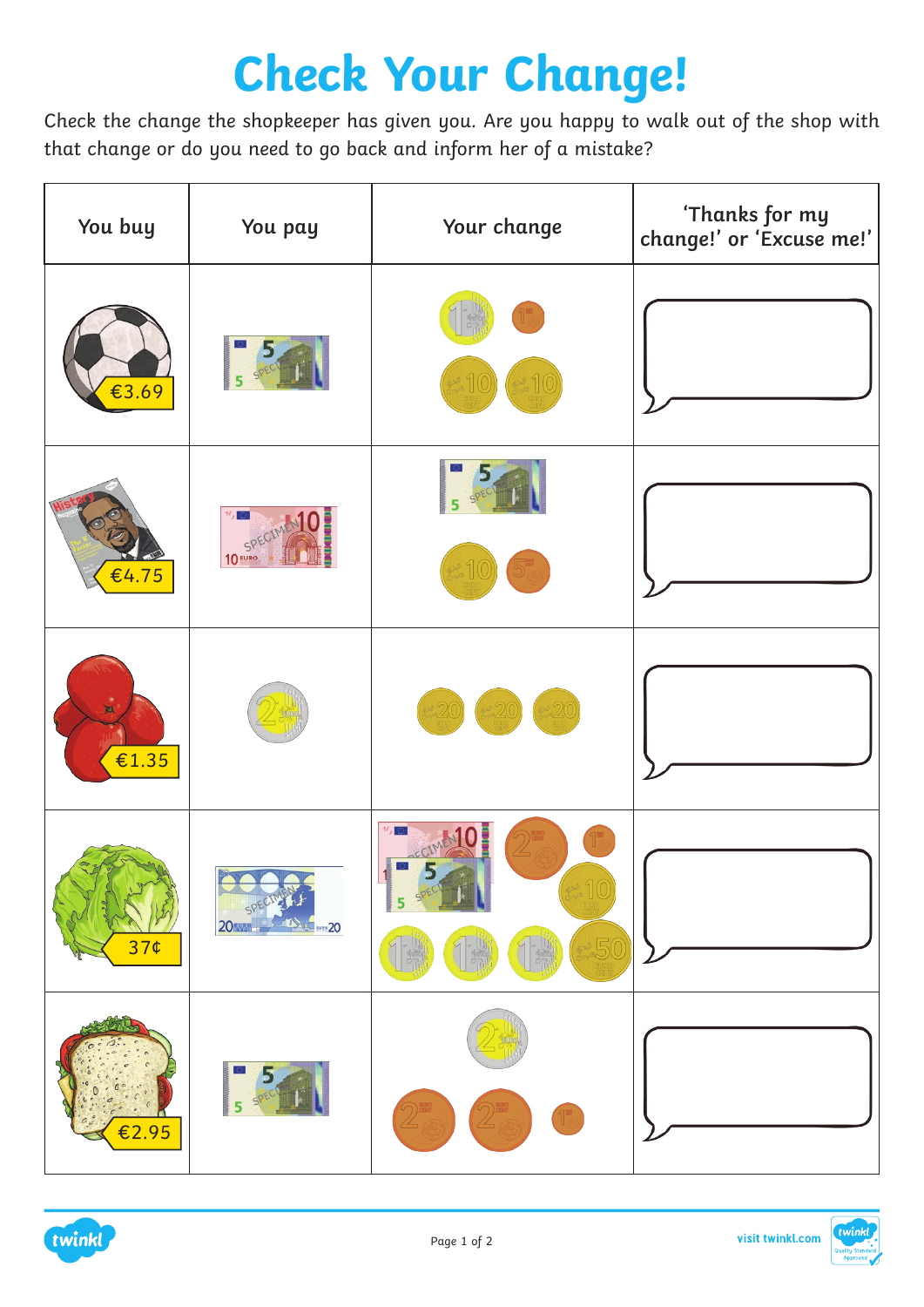| You buy               | You pay                        | Your change               | 'Thanks for my<br>change!' or 'Excuse me!' |
|-----------------------|--------------------------------|---------------------------|--------------------------------------------|
| $\supset$<br>€69.99   | 20<br>20<br>20個<br>10 SPECIMEN |                           |                                            |
| € $8.15$              | 10 SPECIME                     | 5<br>25                   |                                            |
| $\overline{O}$<br>99¢ |                                |                           |                                            |
| €3.66                 | 10 SPECIMENT                   | 5<br>20<br>$\overline{5}$ |                                            |
| €2.73                 | 5                              | 20                        |                                            |

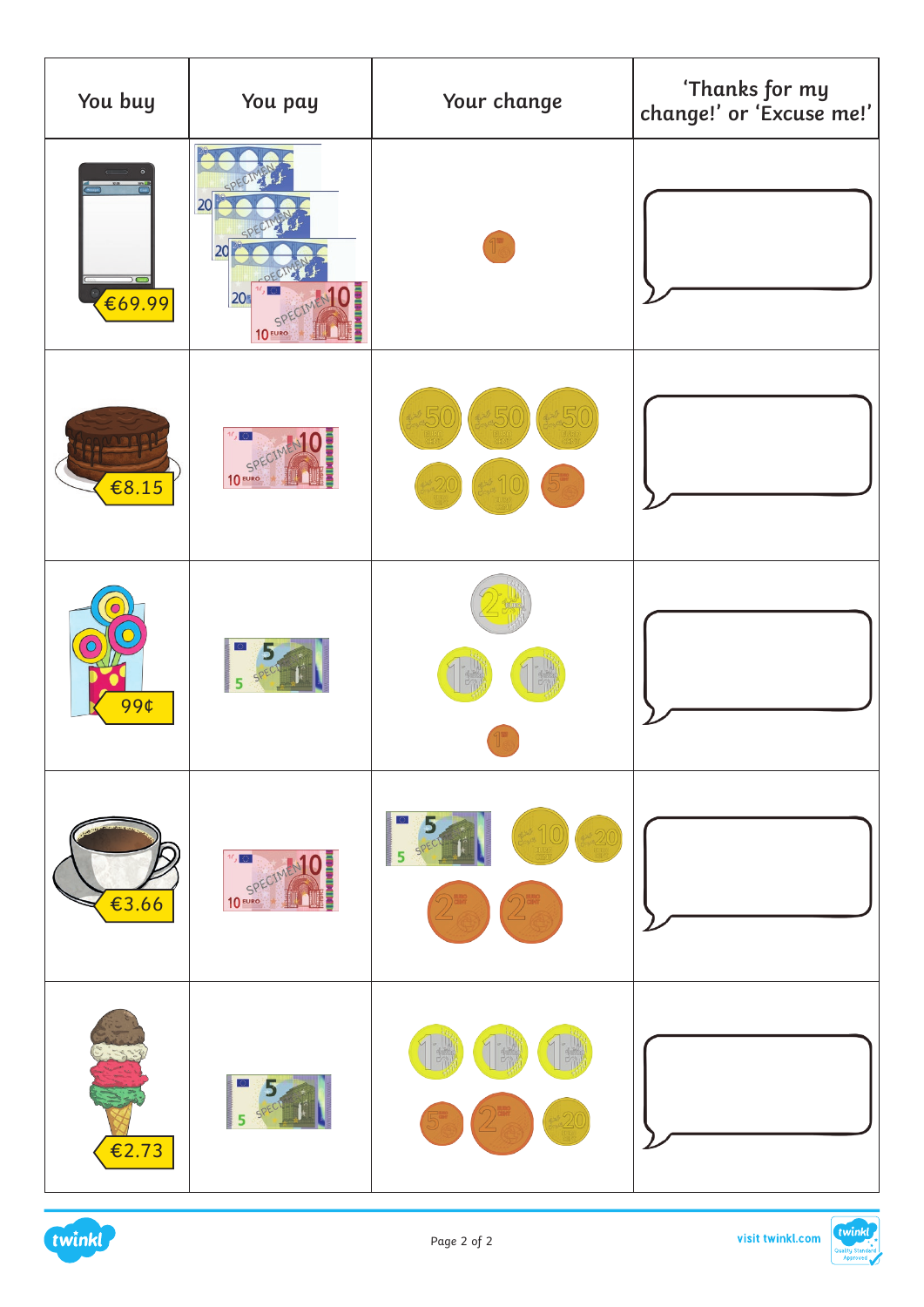## Check Your Change! - **Answers**

Check the change the shopkeeper has given you. Are you happy to walk out of the shop with that change or do you need to go back and inform her of a mistake?

| You buy         | You pay | Your change                                                                                | 'Thanks for my<br>change!' or 'Excuse me!' |
|-----------------|---------|--------------------------------------------------------------------------------------------|--------------------------------------------|
| €3.69           | €5.00   | €1 10¢ 10¢ 1¢<br>Change given €1.21 -<br>correct change €1.31                              | Excuse me!                                 |
| Histor<br>€4.75 | €10.00  | €5, 10¢, 5¢<br>Change given €5.15 -<br>correct change €5.25                                | Excuse me!                                 |
| 减<br>€1.35      | €2.00   | 20¢, 20¢, 20¢<br>Change given 60¢ -<br>correct change 65¢                                  | Excuse me!                                 |
| 37¢             | €20.00  | €10, €5, €1, €1, €1, 50¢,<br>10¢, 2¢, 1¢<br>Change given €18.63 -<br>correct change €19.63 | Excuse me!                                 |
| €2.95           | €5.00   | €2, 2¢, 2¢, 1¢<br>Change given €2.05 -<br>correct change €2.05                             | Thank you for my<br>change!                |